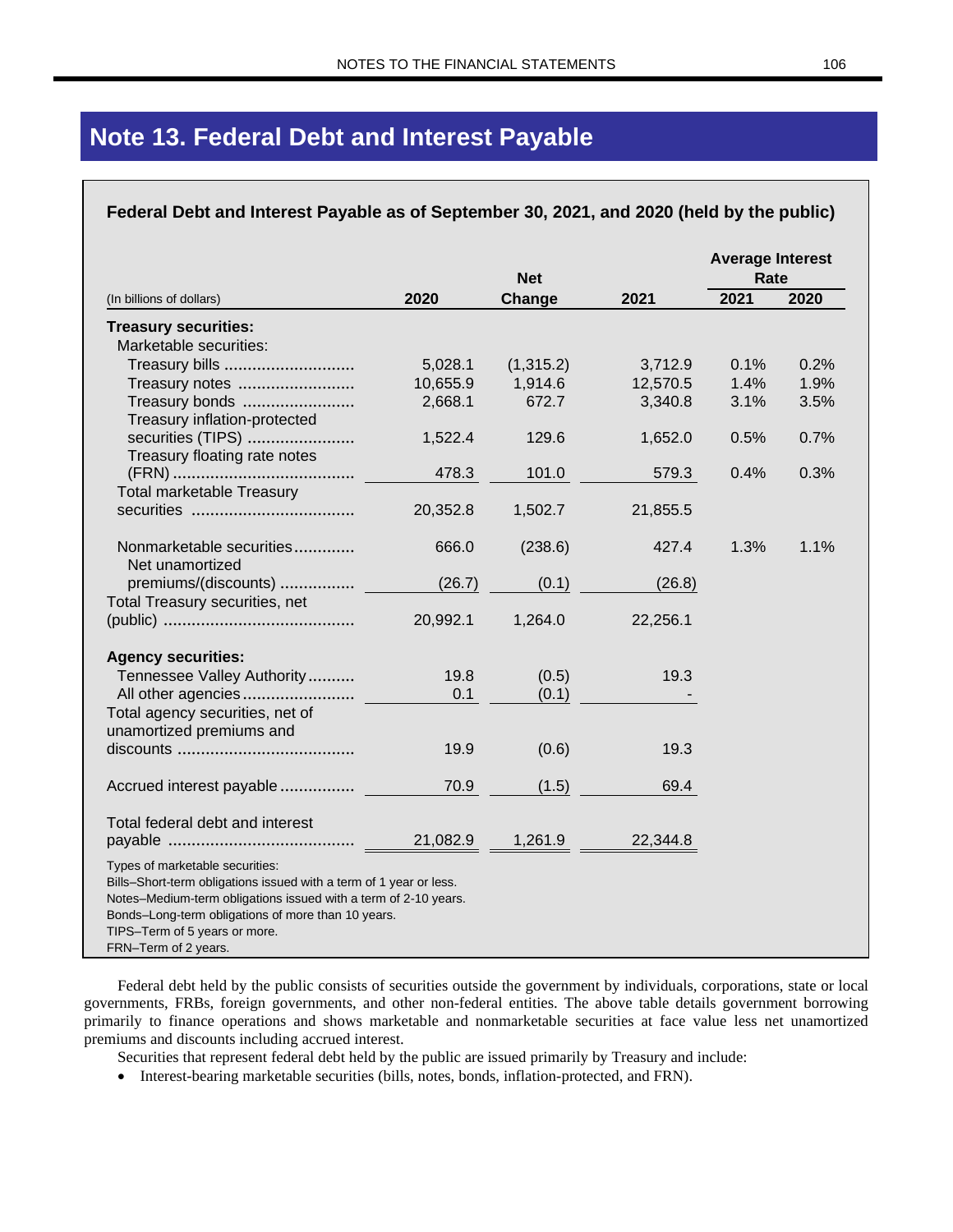- Interest-bearing nonmarketable securities (Government Account Series held by fiduciary and certain deposit funds, foreign series, state and local government series, domestic series, and savings bonds).
- Non-interest-bearing marketable and nonmarketable securities (matured and other).

In FY 2020, Treasury expanded its domestic series to include a new special nonmarketable Treasury security, known as a SPV security. Treasury issued these securities to SPVs, which were established by the Federal Reserve to implement its emergency lending facilities under Section 13(3) of the Federal Reserve Act to respond to the COVID-19 pandemic. The total amount of SPV redemptions in FY 2021 was \$74.0 billion and there were no issuances. An SPV security is a demand deposit certificate of indebtedness for which interest accrues daily and is paid at redemption. As of September 30, 2021 and 2020, the total amount of SPV securities outstanding were \$22.0 and \$96.0 billion, respectively.

Gross federal debt, with some adjustments, is the sum of debt held by the public and intra-governmental debt holdings (discussed on the next page) and is subject to a statutory ceiling (i.e., the debt limit). Prior to 1917, Congress approved each debt issuance. In 1917, to facilitate planning in World War I, Congress and the President first enacted a statutory dollar ceiling for federal borrowing. With the *Public Debt Act of 1941* (P.L. 77-7), Congress and the President set an overall limit of \$65.0 billion on Treasury debt obligations that could be outstanding at any one time; since then, Congress and the President have enacted a number of debt limit increases.

On August 2, 2019, the BBA of 2019 (P.L. 116-37) was enacted suspending the statutory debt limit through July 31, 2021. A delay in raising the statutory debt limit occurred from August 1, 2021 through December 15, 2021. During the period of August 2, 2021 through December 15, 2021, Treasury departed from their normal debt management operations and undertook extraordinary measures to avoid exceeding the statutory debt limit. On October 14, 2021, P.L. 117-50 was enacted which raised the statutory debt limit by \$480.0 billion, from \$28,401.5 billion to \$28,881.5 billion. Even with this increase, extraordinary measures continued in order for Treasury to manage below the debt limit. On December 16, 2021, P.L. 117-73 was enacted, raising the debt limit by \$2.5 trillion from \$28,881.5 billion to \$31,381.5 billion. On this date, Treasury discontinued its use of extraordinary measures and resumed normal debt management operations.

As of September 30, 2021, and 2020, debt subject to the statutory debt limit was \$28,401.4 billion and \$26,920.4 billion, respectively. The debt subject to the limit includes Treasury securities held by the public and government guaranteed debt of federal entities (shown in the table above) and intra-governmental debt holdings (shown in the following table). As noted above, a delay in raising the statutory debt limit existed as of September 30, 2021. Many extraordinary measures taken by Treasury during the period of August 2, 2021, through September 30, 2021, resulted in federal debt securities not being issued to certain federal government accounts. See Note 19—Other Liabilities, Note 24—Fiduciary Activities and Note 31— Subsequent Events for additional information.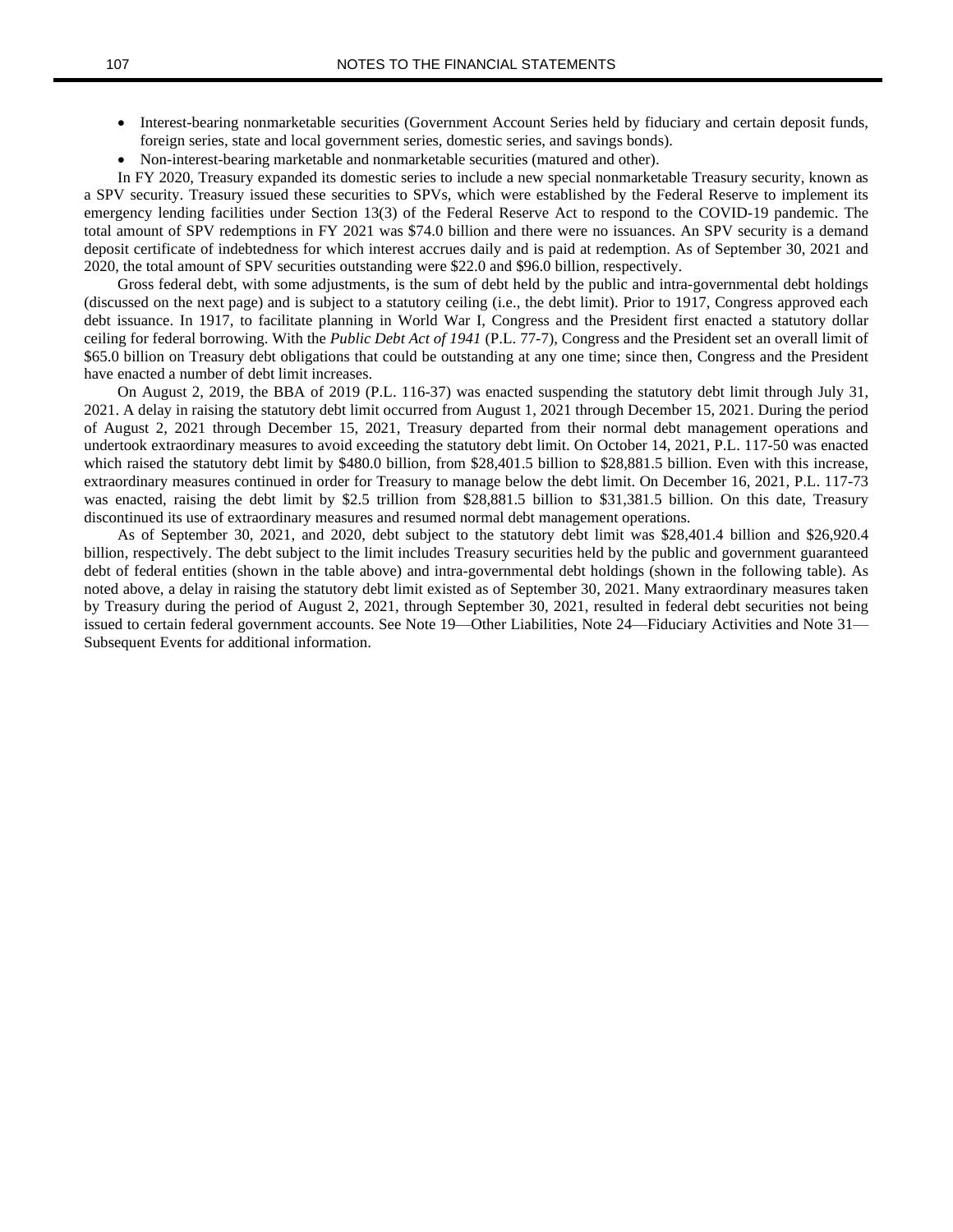## Intra-governmental Debt Holdings: Federal Debt Securities

## Held as Investments by Government Accounts as of September 30, 2021, and 2020

|                                                               |         | <b>Net</b> |         |  |
|---------------------------------------------------------------|---------|------------|---------|--|
| (In billions of dollars)                                      | 2020    | Change     | 2021    |  |
| Social Security Administration, Federal Old-Age and Survivors |         |            |         |  |
|                                                               | 2,811.2 | (55.4)     | 2,755.8 |  |
| Department of Defense, Military Retirement Fund               | 916.3   | 115.7      | 1,032.0 |  |
| Office of Personnel Management, Civil Service Retirement      |         |            |         |  |
|                                                               | 962.1   | (36.3)     | 925.8   |  |
| Department of Defense, Medicare-Eligible Retiree Health       |         |            |         |  |
|                                                               | 268.9   | 20.8       | 289.7   |  |
| Department of Health and Human Services, Federal              |         |            |         |  |
| Supplementary Medical Insurance Trust Fund                    | 87.5    | 83.2       | 170.7   |  |
| Department of Health and Human Services, Federal Hospital     |         |            |         |  |
|                                                               | 133.7   | 2.5        | 136.2   |  |
| Federal Deposit Insurance Corporation, Deposit Insurance      |         |            |         |  |
|                                                               | 108.9   | 6.6        | 115.5   |  |
| Social Security Administration, Federal Disability Insurance  |         |            |         |  |
|                                                               | 97.2    | 0.8        | 98.0    |  |
| Department of Housing and Urban Development, FHA, Mutual      |         |            |         |  |
| Mortgage Insurance Capital Reserve Account                    | 67.9    | 26.2       | 94.1    |  |
| Department of Energy, Nuclear Waste Disposal Fund             | 54.7    | 0.6        | 55.3    |  |
| Department of Labor, Unemployment Trust Fund                  | 50.5    | 2.6        | 53.1    |  |
|                                                               |         |            |         |  |
|                                                               | 45.6    | 4.7        | 50.3    |  |
| Office of Personnel Management, Employees Life Insurance      |         |            |         |  |
| .                                                             | 49.1    | 1.1        | 50.2    |  |
| Office of Personnel Management, Postal Service Retiree        |         |            |         |  |
|                                                               | 41.9    | (3.1)      | 38.8    |  |
| Office of Personnel Management, Employees Health Benefits     |         |            |         |  |
|                                                               | 28.3    | (0.3)      | 28.0    |  |
| U.S. Postal Service, Postal Service Fund                      | 15.0    | 9.7        | 24.7    |  |
|                                                               | 11.2    | 11.6       | 22.8    |  |
| Department of State, Foreign Service Retirement and           |         |            |         |  |
|                                                               | 20.0    | 0.3        | 20.3    |  |
| National Credit Union Share Insurance Fund                    | 16.6    | 1.9        | 18.5    |  |
| Department of Transportation, Airport and Airway Trust Fund   | 7.9     | 8.0        | 15.9    |  |
| Pension Benefit Guaranty Corporation Deposit Fund             | 12.9    | 2.1        | 15.0    |  |
| Department of Housing and Urban Development, Guarantees       |         |            |         |  |
| of Mortgage-Backed Securities Capital Reserve Account         | 8.4     | 5.8        | 14.2    |  |
| Department of Commerce, Public Safety Trust Fund, NTIA        | 7.7     | 4.5        | 12.2    |  |
| Department of Transportation, Highway Trust Fund              | 12.1    | (0.1)      | 12.0    |  |
|                                                               | 90.9    | 5.8        | 96.7    |  |
|                                                               | 5,926.5 | 219.3      | 6,145.8 |  |
| Total net unamortized premiums/(discounts) for intra-         |         |            |         |  |
|                                                               | 72.3    | 13.9       | 86.2    |  |
| Total intra-governmental debt holdings, net                   | 5,998.8 | 233.2      | 6,232.0 |  |
|                                                               |         |            |         |  |